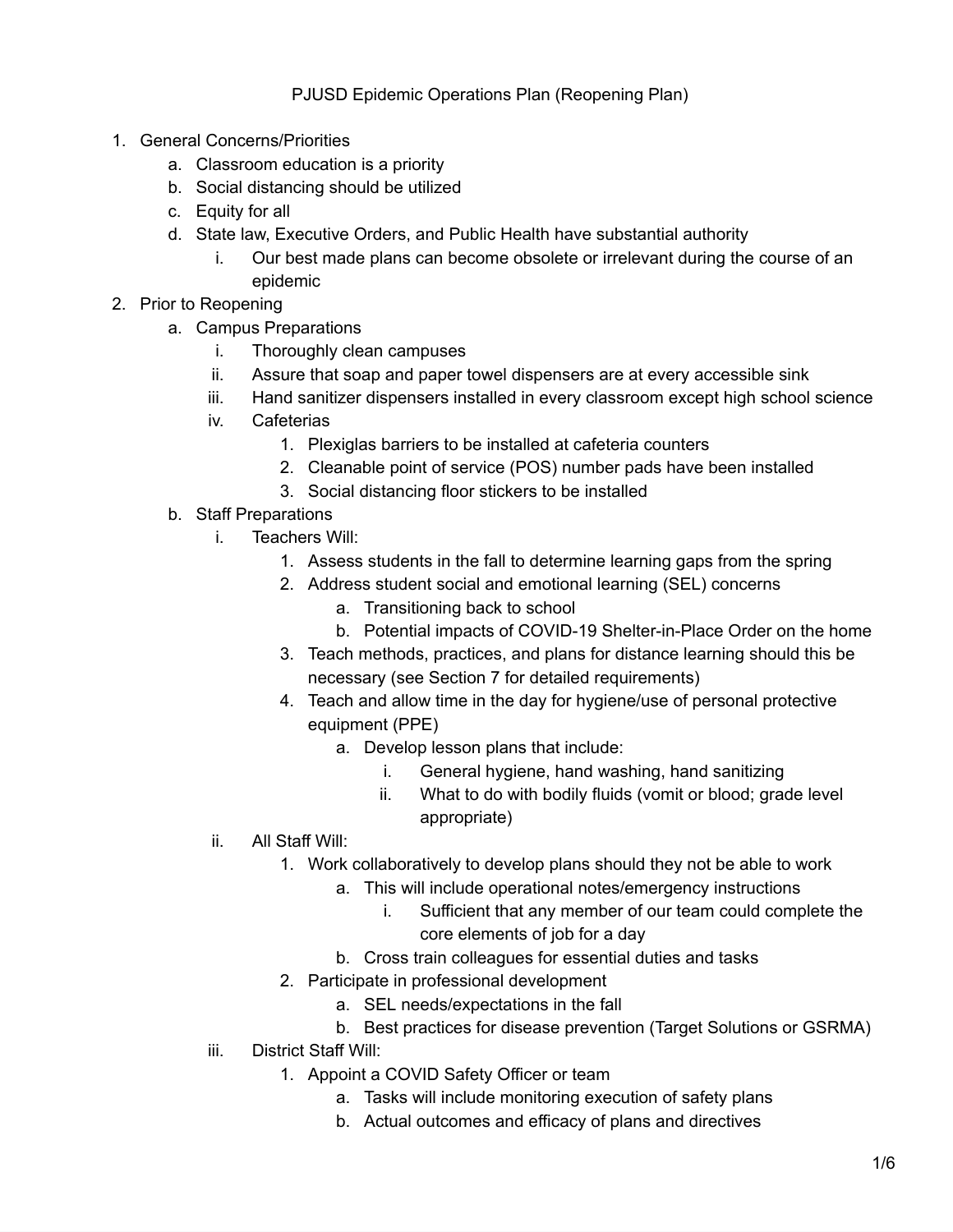- c. Monitor available PPE in all locations
- 2. Acquire PPE as recommended by California Department of Education (CDE) and California Department of Public Health (CDPH)
	- a. Tyvek suits, masks, and gloves provided for custodial staff
	- b. Disposable masks will be available for students when necessary
	- c. Gloves and masks/face shields will be available to all staff at all times
- 3. Continue to monitor applicable agencies and governmental units for information/directives that may require a plan update
- 3. Normal Operation Practices
	- a. Maintenance, Operations and Transportation (MOT)
		- i. Enhanced cleaning of campuses
			- 1. Rooms will be wiped down and fogged nightly
			- 2. Busses will be disinfected frequently
				- a. Following industry standards
			- 3. Cafeteria cleaning will include wiping down of high contact surfaces
		- ii. PPE storage locations will be kept stocked
		- iii. Masks required for all staff and students, with exceptions for medical considerations
	- b. Groups of Students, Teachers, and Staff
		- i. Our campuses are currently operating at less than 25% of design capacity; we intend to operate much like normal with social distancing in place as the spaces allow
		- ii. Where masks or face shields as specified in CDPH sector guidelines
		- iii. Classrooms
			- 1. Academic
				- a. Chairs facing forward
				- b. Limit shared supplies (everyone has their own glue stick, etc.)
			- 2. Lab/Activity
				- a. Distance when possible
				- b. Limit shared supplies (everyone has their own glue stick, etc.)
			- 3. Physical Education
				- a. Utilize outdoor or well ventilated areas when feasible
				- b. Maintain social distancing during physical activities
					- i. Follow California Interscholastic Federation (CIF) guidelines for specific sports
		- iv. Cafeterias
			- 1. Agency guidance may call for limited or closed cafeterias during certain phases
			- 2. Practice social distancing whenever possible by:
				- a. Limiting seating to one side of each table
				- b. Separating students as much as reasonably possible
		- v. Rallies, Assemblies, Field Trips
			- 1. Practice social distancing / wear masks
		- vi. Buses
			- 1. Masks will be worn on all buses and vans
	- c. Cafeteria Operations
		- i. Practice social distancing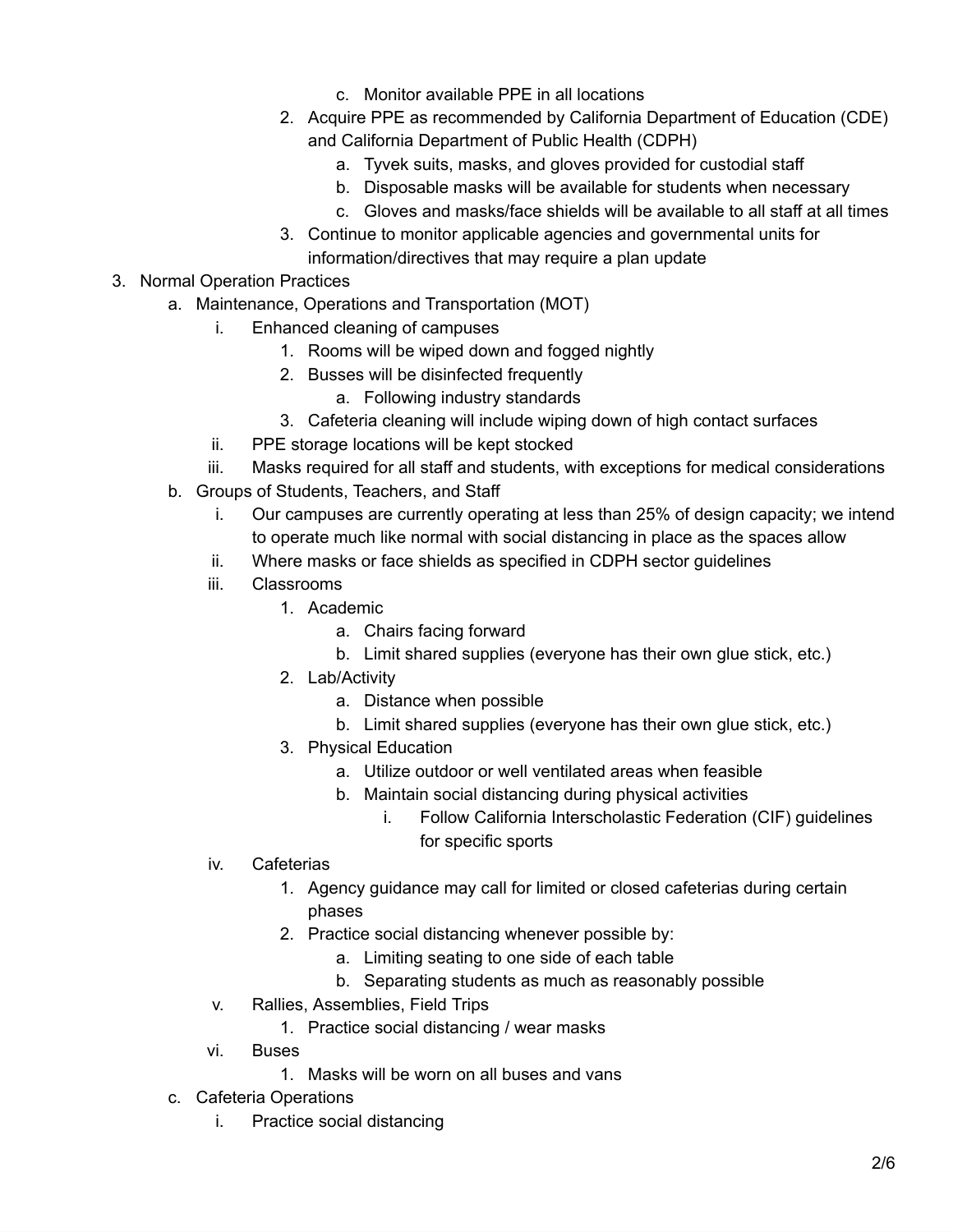- ii. Servers to wear masks and gloves at all times
- d. Ill (Sick) Students
	- i. Any student who appears to be ill will be sent to the office for screening
		- 1. Students with symptoms will be offered a COVID test (When supplies allow)
			- a. Student will be asked to wear a mask
			- b. Student will be asked to wait in an area out of sight from the front counter (isolation area)
			- c. If student is ill, Parent/guardian will be called
				- i. If no response within 30 minutes, emergency contacts will be called
			- d. Student will not be allowed to ride on a bus or van
			- 2. If there are no tests available or there is any doubt, any student with symptoms is required to quarantine as though they were positive for COVID.
			- 3. The district will seek the guidance from the Glenn County Office of Education (GCOE) School Nurse, Colusa County Health and Human Services, and Glenn County Health and Human Services
- e. Classroom-level preparations
	- i. Teach and practice the use of Google Classroom and/or Clever (see Section 7 for details)
	- ii. Verify that students are able to access Google Classroom and/or Clever
- 4. Flexibility and Readiness in Case of Local Outbreak
	- a. All PJUSD teachers will deliver content and collect work via Google Classroom or Clever
		- i. A teacher may utilize other sites but the links will be posted in Google Classroom or Clever
		- ii. Assignments will be distributed and work collected through Google Classroom or Clever
		- b. Teacher will have current lessons plans by the third day of a closure that is expected to last more than two days
- 5. Possible Actions Taken as a Result of a Local Outbreak
	- a. Investigate and proceed as appropriate
	- b. Disinfect localized area
	- c. Disinfect campus(es)
		- i. A 2-day closure should allow ample time to disinfect both campuses
			- 1. The cleaning protocols could change and this would affect the length of closure
	- d. Cohort isolation lasting up to 2 weeks
	- e. Short-term campus closure (2-3 weeks)
	- f. Long-term campus closure (more than 3 weeks)
		- i. Would require state or federal directive; not a preferred option
	- g. Rotating days (only allow a portion of students on the campus at any time)
		- i. Would require state or federal directive; not a preferred option
- 6. Some of the Possible Occurrences that Might Cause a Reaction
	- i. One or more staff or students test positive for COVID-19
		- 1. Possible Reaction: exposed cohorts sent home for isolation period (typically 14 days)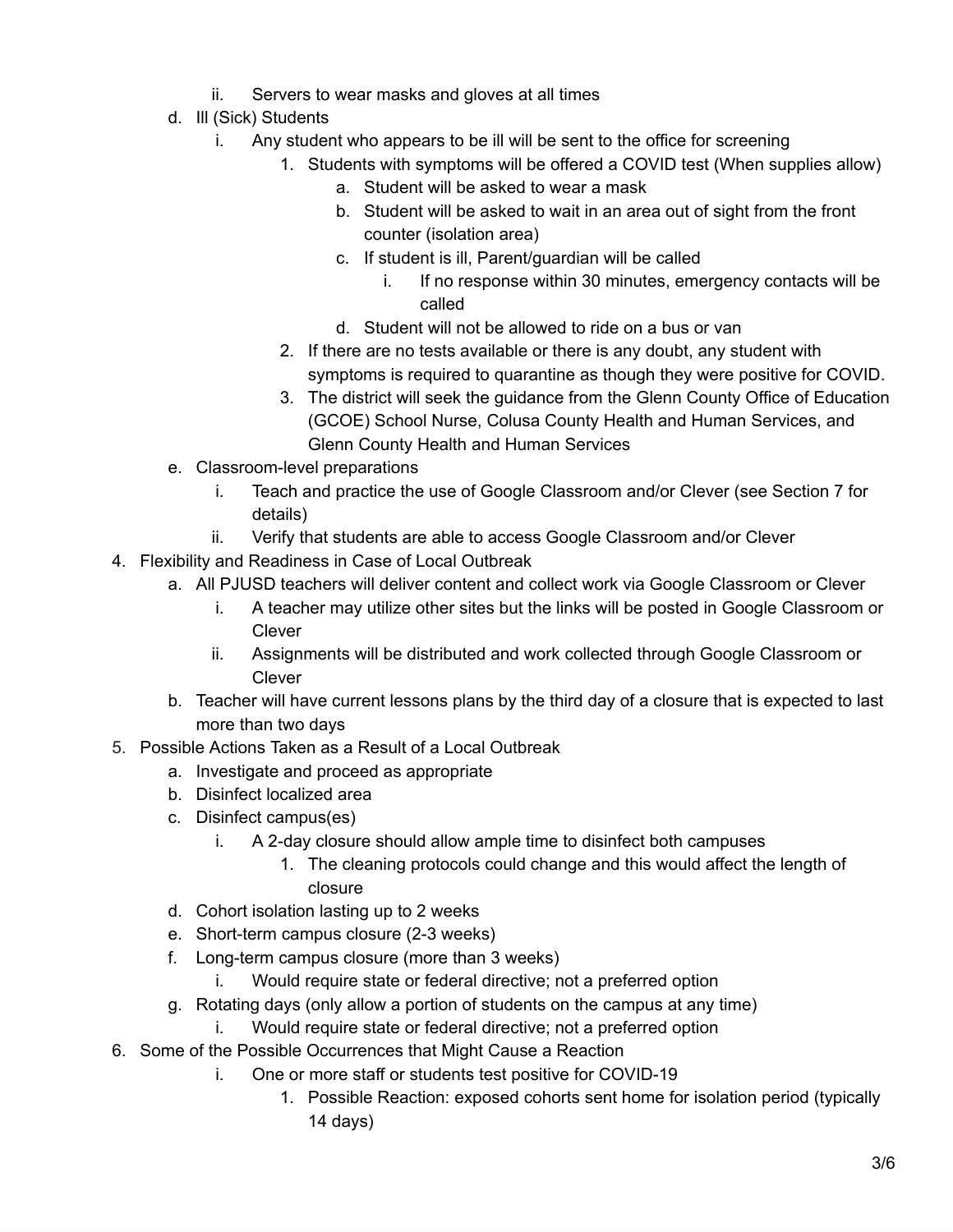- ii. Daily absenteeism exceeds 5% of enrolled students or significant staff shortage
	- 1. Probable Reaction: 5e (Typically a 14 day closure)
- iii. Local Health Departments advise temporary closure
	- 1. Reaction: 5f (uncertain duration)
- 7. Teaching and Practicing Online Procedures and Protocols (Detailed Requirements)
	- a. Teachers will develop a plan for distance learning
		- i. It will include expectations and grading for your distance learning model
		- ii. Include opportunities for daily, live interaction
		- iii. All lessons and resources will be available via district approved web sites
		- iv. Will include adequate opportunities such that a student would have work that is commensurate with what a typical student would produce in-person.
	- b. Teachers will be expected to work from campus from 8:00- 12:30 daily
		- i. Teachers will be able to "flex" their remaining work hours each day (3 hours)
			- 1. This time is to be planned, scheduled and published 2 weeks in advance
			- 2. Teachers will be available to students and parents for at least 2 of these hours
		- ii. Live instruction at the elementary level may be shortened to 2.5 hours for 1-6 grade and 1.5 hours for Kindergarten
		- iii. Live instruction at the Jr/Sr Level will be reduced
			- 1. Some courses may be suspended
			- 2. The daily schedule may be altered and/or reduced
		- iv. Independent work will be assigned to meet state standards and minimum instructional minutes
		- v. Teachers will be expected to contact individual students 2-3 times weekly
		- vi. Teachers will make lesson plans available to school leadership as we move through the year
			- 1. Real time or weekly
	- c. Teachers will be expected to produce introductory letters for parents and students with an overview of their class plans,access codes, passwords, and general description of work expected, methods of submission, grading procedures and any other relevant information. A hard copy in an envelope would be a professional touch.
	- d. Determine what students may need at home to be successful in your class in Distance Learning mode.
		- i. Coordinate with school staff to facilitate the student accessing these items
- 8. Elementary Operations
	- a. The following practices are in place for Elementary when possible
		- i. Cohorting
			- 1. Students will be grouped in grade level pairs
				- a. Grade level classes will remain together throughout the day
			- 2. Lunch and Recesses will be on a staggered schedule
			- 3. Teachers will stay with their assigned grade level throughout the day
		- ii. Screening and Campus Access:
			- 1. Parents will screen each student daily
			- 2. Ill students will be sent to office for screening as outlined above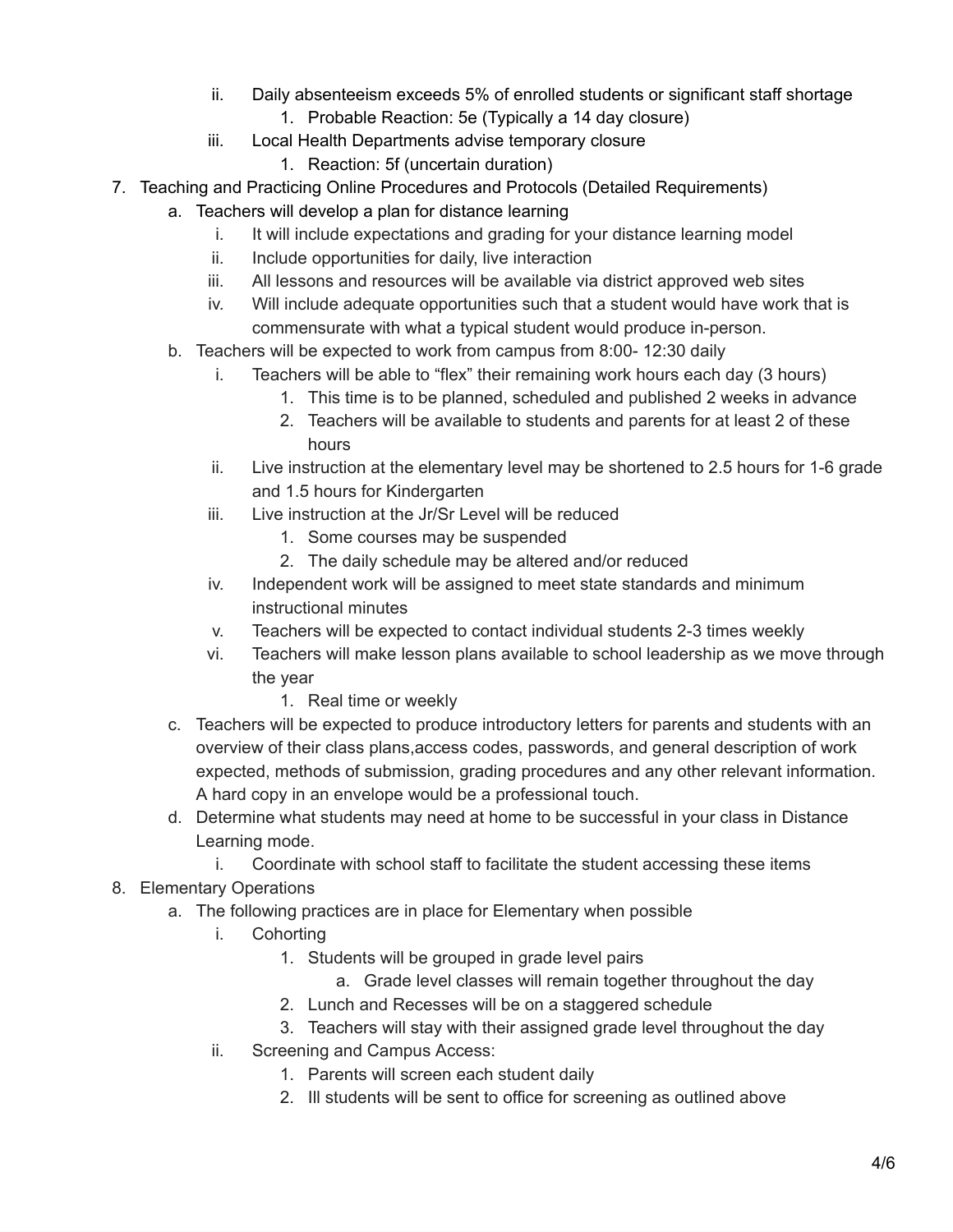- 3. Parents and volunteers will be allowed on campus as necessary and by prior approval where it benefits learning
- 4. Any students with symptoms, having a positive COVID test will be isolated and sent home with no contact with other students.
- iii. Hygeine and PPE
	- 1. Face coverings will be expected of all students
	- 2. Plexigalss shields will be used in addition to face coverings for individual assessment and close work such as teaching a student to read
	- 3. Hand sanitizer is at the entrance to every room
	- 4. Hand washing stations are available in every classroom and many other areas
	- 5. Students will be taught and expected to wash their hands
		- a. Time will be scheduled numerous times each day for hand washing
- iv. Contact tracing
	- 1. We are obligated to share health and demographic data with the local county public health office.
- v. Social distancing
	- 1. Our small cohorts and large campus allow for physical distancing quite well
		- a. Extra furniture and items that take up space have been removed from classrooms
		- b. Signage and markings will promote social distancing while in lines
- vi. Training and education
	- 1. We have been working with families throughout this era and will continue to use parent meetings, phones, newsletters, our website and our social media accounts to communicate expectations and plans
	- 2. Staff has been involved in the development of these plans, completed Target Solutions training and have participated in professional development activities.
- vii. Testing and Protocols
	- 1. We advise all people to follow the appropriate county office of public health regarding isolation, quarantine and all other concerns that are pandemic related.
	- 2. There are many test sites in the area and numerous staff have already been tested and cleared this school year (precautionary testing)
	- 3. The district will offer tests to symptomatic students people when possible
- viii. Communication
	- 1. Remind will continue to be our primary emergency communication platform a. A letter posted to the district website would be the next option
	- 2. PJUSD will follow HIPAA and FERPA guidelines at all times
		- a. See attached letter for a sample of what intend to use
- ix. Transportation
	- 1. Bus Drivers will screen students before boarding and follow current CASTO guidelines
	- 2. Students will use hand sanitizer prior to entry and wear a face covering at all times on the bus